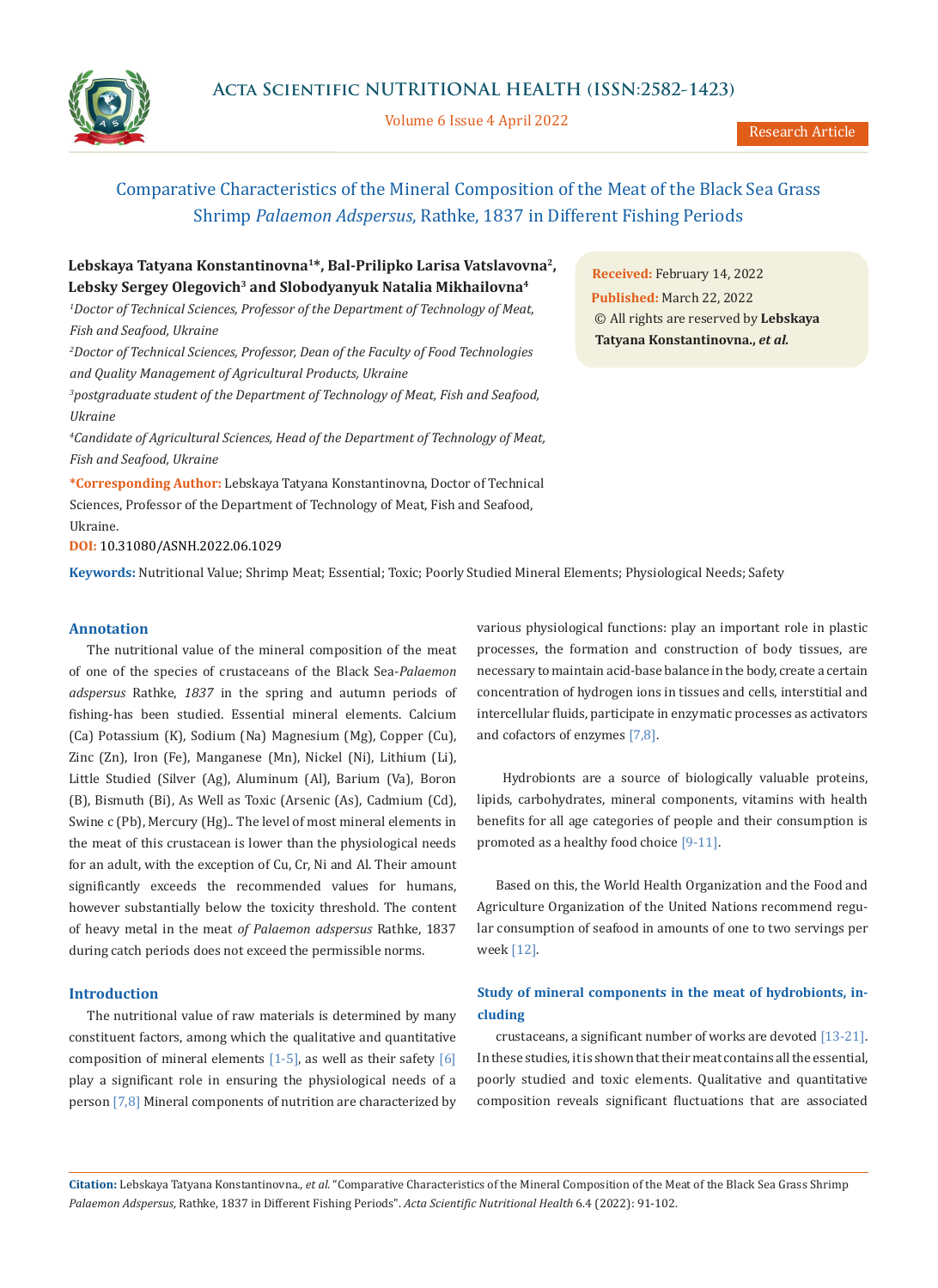with their type, size, sex, degree of development of the reproductive system, season and catch area, nutritional characteristics. Thus, on the example of the Antarctic krill *Euphausia superba*, it was found that sexually mature females and males differ between themselves and immature individuals in the content of manganese, zinc, copper, nickel, strontium and cadmium [16,20]. *Pandalus borealis,* which lives in the Pacific region [17-19], reveals a number of differences in both the qualitative and quantitative content of the mineral components of meat compared with the meat of related species-*Euphausia superba* [16,20] and *Maja brachydactyla* [21].

The Black Sea *Palaemon adspersus,* Rathke, 1837 is a commercial species of crustaceans living in the Black Sea [22]. In many countries of the world, since ancient times, this type of crustacean has been used for food in boiled and boiled frozen form. Many issues relating to the features of biology, in particular, various stages of the life cycle, migration, nutrition are covered in the works [23-26].

The chemical composition and biological value of this species of crustaceans were studied only in the pre-spawning period for amino acid and fatty acid compositions [27,28]. Information on the mineral component of the meat of the Black Sea *Palaemon adspersus* Rathke, 1837 is limited to indicating their total content [27]. This type of crustacean is in great demand in the Ukrainian market. Therefore, the study of the nutritional value of the mineral composition of meat and the assessment of its contribution to the provision of physiological needs, as well as the determination of safety, represent an urgent task.

The purpose of the work was to assess the nutritional value of the mineral composition of the meat of the Black Sea herbal shrimp *Palaemon adspersus* Rathke, 1837 during the fishing periods (spring and autumn), as well as to assess the contribution of the mineral elements of its meat to the satisfaction of human physiological needs.

## **Material and Methods**

The collection of material was carried out during the spring and autumn fishing of the Black Sea grass shrimp *Palaemon adspersus Rathke*, 1837 in the area of the northwestern coast of the Black Sea of the Odessa region. Fishing was carried out by venters with a mesh size of 2.8 to 8 mm. The total number of analyzed individuals was 650 specimens. After catching shrimp were cut, in meat was isolated, minced meat was cooked and in an average sample in an amount of 300-350g the total ash content was determined by weight after mineralization of the hanging in a muffle oven at a temperature of 500-600 ° C. By inductively coupled plasma mass spectrometry (ICP-MS) in the samples obtained, the content of the following elements was determined: silver (Ag),, aluminum (Al),boron (B), barium (Ba),bismuth (Bi),» calcium (Ca). , cadmium (Cd), cobalt (Co), chromium (Cr), copper (Cu), iron (Fe), potassium (K), lithium (Li), magnesium (Mg), manganese (Mn), molybdenum (Mo), sodium (Na),nickel (Ni),lead (Pb),zinc (Zn).. The analysis was carried out on the atomic emission spectrometer IRIS Interpid II XSP (Termo Fisher Scientific, USA) equipped with a gas-filled cell of the DRC system for the removal of interference and a seven-port dosing valve FAST, as well as an autodosator ESISCDX4 (Elemental Scientific Inc., Omaha, NE 68122, USA). librated by external calibration to multi-element standards. Standards containing a full range of detectable elements (0.5, 5, 10 and 50  $\mu$ g/L) were prepared prior to operation from the Universal Data Acquisition Standards Kit (#N9306225, Perkin Elmer Inc.) by dilution in distilled deionized water acidified with 1% HNO3. To account for the incomplete correspondence of sample matrices and calibration solutions for acidity and viscosity, internal standardization «online» for the isotope yttrium-89 was applied in the analysis. An internal standard containing 10 μg/l Y was prepared from the reference standard of yttrium (#N9300167, Perkin Elmer Inc.) on a matrix containing 8% 1-Butanol ((#1.00988, Merck KGaA), 0.8% TritonX-100 (Sigma #T9284 Sigma-Aldrich, Co.), 0.02% TMAH (#20932, Alfa-Aesar, Ward Hill, MA 01835, USA) and 0.02% EDT Acid (Sigma#431788 Sigma-Aldrich, Co). The detection limit was 0.1 mg/kg.

Analysis of the content of mineral elements was carried out in comparison with the literature data published on crustaceans upholstering in various seas [16-21], as well as on marine mollusks [29], fish of the Black Sea [30-32] and other seas [33].

The reliability of the results was analyzed using Microsoft Excel 365 and SPSS 16.0 at  $P \le 0.05$ .

## **Results and Discussion**

Analysis of the results of research shows that the meat of the Black Sea *Palaemon adspersus* Rathke, 1837 in the spring and autumn periods of fishing in terms of the total content of mineral elements does not show significant differences: 1.85 ± 0.21 and 1.92  $\pm$  0.34%, % and on average is 1.88  $\pm$  0.27. According to the literature, the total mineral content of other crustaceans, e.g., *Euphausia superba* ranges from 1.9 to 3.2% [16], *Pandalus borealis*  from 1.76 [17] to 4.0% [19] and *Pandalus goniurus* to 3.9 ± 0.1% [19].

**Citation:** Lebskaya Tatyana Konstantinovna*., et al.* "Comparative Characteristics of the Mineral Composition of the Meat of the Black Sea Grass Shrimp *Palaemon Adspersus*, Rathke, 1837 in Different Fishing Periods". *Acta Scientific Nutritional Health* 6.4 (2022): 91-102.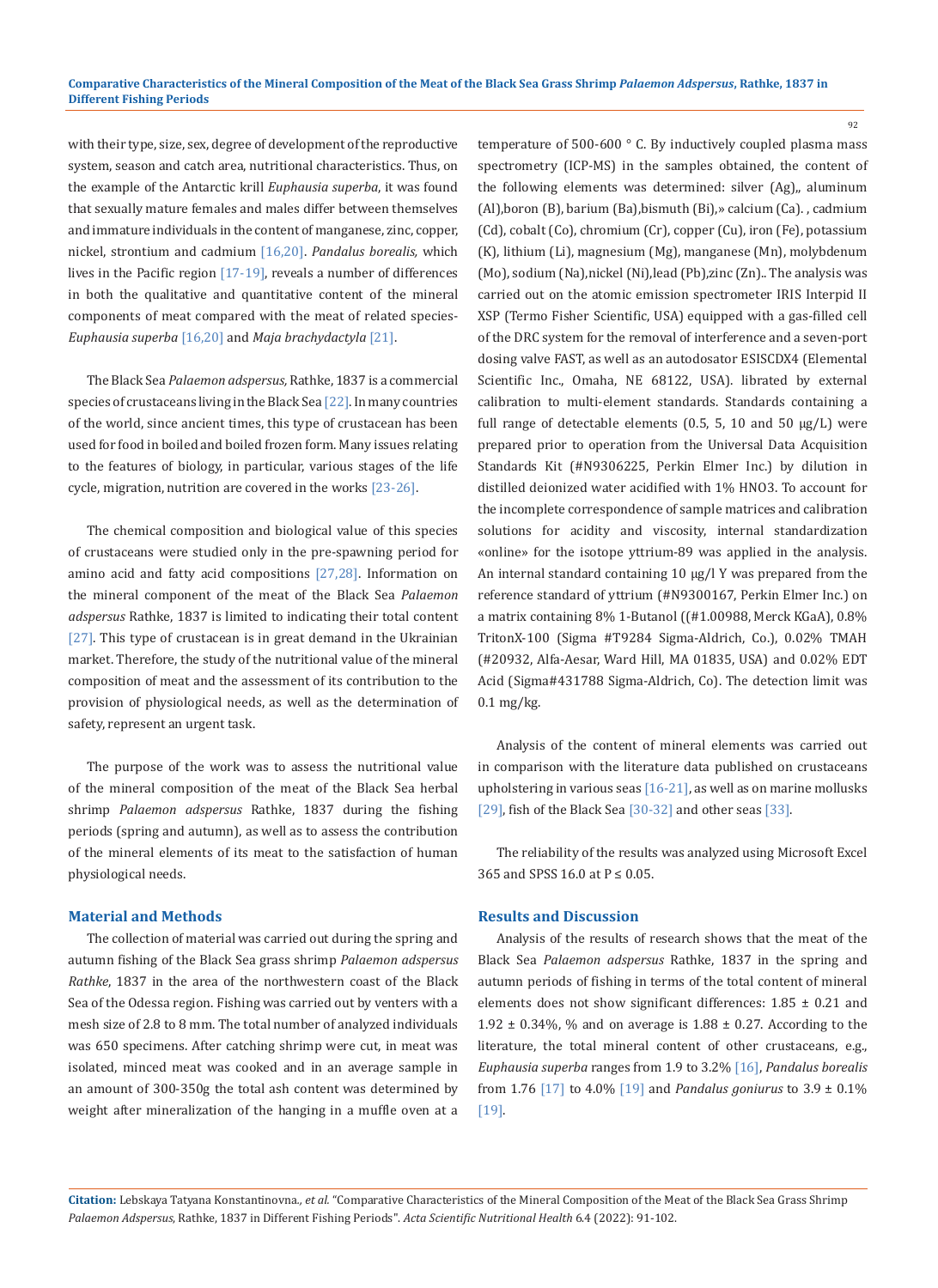## **Comparative Characteristics of the Mineral Composition of the Meat of the Black Sea Grass Shrimp** *Palaemon Adspersus***, Rathke, 1837 in Different Fishing Periods**

To assess the nutritional value of the mineral component of shrimp meat, the contribution of 100g of meat per day to meet the physiological needs of an adult, as well as its toxicity in comparison with the literature data was determined (Table 1).

#### **Essential mineral elements**

Analysis of the research results indicates that the meat of the Black Sea *Palaemon adspersus* Rathke, 1837 contains all essential mineral elements that are determined by mass spectrometry with

|                                     |                  | Item Name Black Sea Palaemon adspersus Rathke, 1837, fishing periods | <b>Pandalus</b> | <b>Euphausia</b>             | Daily level for an adult             |      |  |  |
|-------------------------------------|------------------|----------------------------------------------------------------------|-----------------|------------------------------|--------------------------------------|------|--|--|
|                                     | spring           | autumn                                                               |                 | borealis [17]   superba [16] | The 20th [7] $\sqrt{2}$ Toxicity [5] |      |  |  |
| Essential mineral elements, mg/100g |                  |                                                                      |                 |                              |                                      |      |  |  |
| *Are                                | $1,89 \pm 0,20$  | $1,19 \pm 0,10$                                                      | 125,10          | 124,00                       | 1200                                 |      |  |  |
| K                                   | $0.33 \pm 0.01$  | $0.34 \pm 0.03$                                                      | 281,50          | 253,00                       | 2500                                 | 6000 |  |  |
| 0 <sub>n</sub>                      | $0.33 \pm 0.07$  | $0.27 \pm 0.01$                                                      | 118,90          | 313,00                       | 1300                                 |      |  |  |
| $*_{\rm Mg}$                        | $90,10 \pm 7,78$ | $66,10 \pm 0,06$                                                     | 125,10          | 430,00                       | 400                                  |      |  |  |
| *With                               | $2,95 \pm 0.51$  | $1,96 \pm 0,24$                                                      | 0,35            | 2,60                         | 1,00                                 | 200  |  |  |
| $*Zn$                               | $2,51 \pm 0,28$  | $1,93 \pm 0,14$                                                      | 2,12            |                              | 12,00                                | 600  |  |  |
| Fe                                  | $0.92 \pm 0.90$  | $0.86 \pm 0.06$                                                      | 4,69            | 4,10                         | 15                                   | 200  |  |  |
| $*Mn$                               | $0.62 \pm 0.03$  | $0.32 \pm 0.01$                                                      | 0,06            |                              | 2,00                                 | 40   |  |  |
| Cr                                  | $0.07 \pm 0.003$ | $0.06 \pm 0.008$                                                     |                 | 0,36                         | 0,005                                | 5    |  |  |
| $*$ Nor                             | $0.04 \pm 0.001$ | $0.02 \pm 0.002$                                                     | 0.03            | 2,00                         | 0,01                                 | 20   |  |  |
| $L_{\rm Li}$                        | $0.12 \pm 0.05$  | $0.04 \pm 0.003$                                                     |                 | 4,50                         |                                      | 146  |  |  |
| With                                | $\leq 0.01$      | $\leq 0.01$                                                          |                 | 0,06                         |                                      | 0,9  |  |  |

**Table 1:** Nutritional value of the mineral composition of the meat of the Black Sea *Palaemon adspersus*

Rathke, 1837 during fishing periods.

Note: \*- statistically significant differences at  $P \le 0.05$ .

inductively coupled plasma. In the spring of *the Palemon adspersus*  Rathke fishery, 1837, the content in its meat of such elements as Ca, Mg, Cu, Zn, Mn, Ni and Li shows higher concentrations in comparison with the autumn period (differences are significant at  $P \le 0.05$ ). The recommended values of the physiological needs of the daily intake of mineral elements are average indicators and reflect the estimated required amount to maintain a normal healthy state of a person [6,7]. Taking into account these recommendations, it follows that the use of 100g of Black Sea shrimp meat is not able to meet human needs for most of the essential mineral elements. Thus, the content of Ca in the spring period of fishing in the meat *of Palaemon adspersus* Rathke, 1837 was 1.89 ± 0.20, in the autumn-1.19 ± 0.10 against the recommended level per day-1200 mg, which is its deficit of more than 99% (Table 1). Sa has been identified in the meat of many hydrobionts, including fish, invertebrates and algae [12-20]. Thus, in the meat *of Pandalus borealis* [17] and *Euphausia superba* [16], the content of Ca was 125.10 and 124.00 mg/100g, respectively. In the meat of the Black Sea shark *Squalus acanthis,* Linnaeus, 1758, 13.84  $\pm$  0.69 mg/100g were detected [32]. Ca is the determining factor for the normal formation of the skeleton and the achievement of peak, genetically predetermined mass and

density [34-36]. The amount of this element both in the meat of the Black Sea *Palaemon adspersus* Rathke, 1837, and in the meat of other crustaceans [16-20] and fish [30-31] is significantly lower than the recommended daily level of its consumption [7].

Essential mineral elements such as K, Na are also found in *palaemon adspersus rathke*, 1837 in low concentrations (0.33 ± 0.01;  $0.34 \pm 0.03$ ; and  $0.33 \pm 0.07$ ;  $0.27 \pm 0.01$ , respectively) against a higher number in the meat of other crustaceans-*Pandalus borealis* (K-281.50; Na-118,90 mg/100g) [17], *Euphausia superba* (K-253,00; Na-313,00 mg/100g [16]. K is an important dietary mineral and electrolyte that is necessary for the regulation of the body's electrical signals (maintaining cellular polarity, neuronal signaling, transmission of cardiac impulses and muscle contraction), in the transport of nutrients and metabolites, as well as in the activation of enzymes [5,6]. However, its amount in the meat of crustaceans, as well as in the meat of some Black Sea fish (*Squalus acanthis, Linnaeus,* 1758-166.60  $\pm$  8.33 [32] is significantly lower than the recommended daily intake level of 2500 mg/day [7]. Na is important for the effective functioning of the kidneys, nervous and digestive system, for vascular tone, for normal muscle contraction; Together

**Citation:** Lebskaya Tatyana Konstantinovna*., et al.* "Comparative Characteristics of the Mineral Composition of the Meat of the Black Sea Grass Shrimp *Palaemon Adspersus*, Rathke, 1837 in Different Fishing Periods". *Acta Scientific Nutritional Health* 6.4 (2022): 91-102.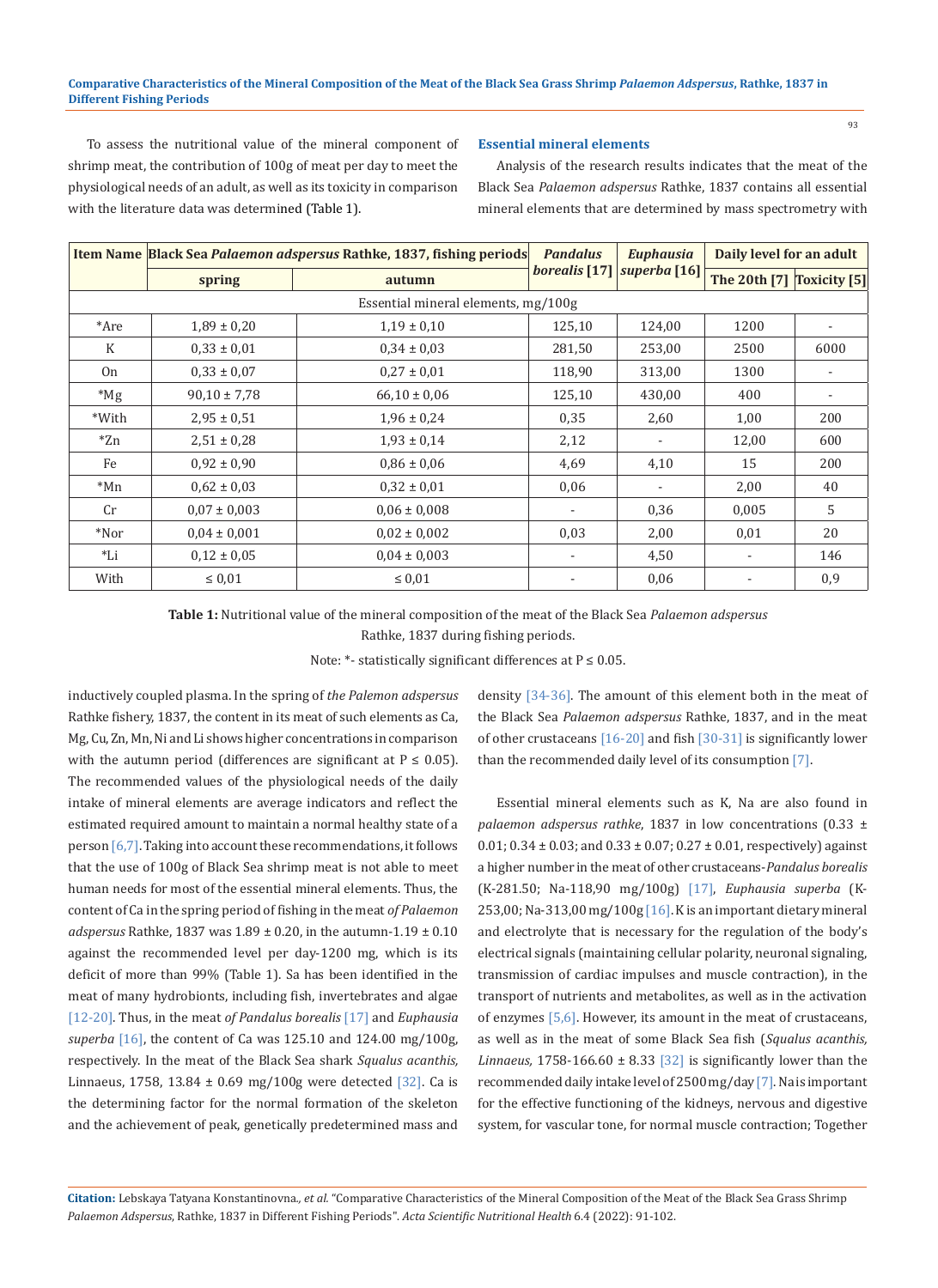with K, it takes part in maintaining the normal water-salt balance in cells, regulating the volume of fluid in the body, is an integral part of the ferment, which is responsible for the biosynthesis of energy and the transport of valuable amino acids and glucose to the cells of the body  $[6,35,36]$ . The deficiency of these elements in the meat of the Black Sea shrimp is more than 99%.

The concentration of Mg in the meat *of Palaemon adspersus*  Rathke, 1837 in the spring fishing period is higher compared to the autumn-90.10 ± 7.78 and  $66.10 \pm 0.06$  (P ≤ 0.05) and significantly less than the level of this element in other crustaceans (*Pandalus borealis -*125.10 mg/100g [16]; *Euphausia superba-*430 mg/100g [16]. The amount of Mg in *Euphausia superba* meat exceeds the recommended daily requirement level for this element (400 vs. 430 mg/day)  $[7,8]$ . Low concentrations of Mg have been identified in the meat of the Black Sea shark *Squalus acanthis,*  Linnaeus, 1758-15.69  $\pm$  0.78 mg/100g [32]. In the meat of such species of commercial fish as *Merluccius bilinearys* from the Gulf of Oman, the mg level was 137. 5-150, 4 mg/g  $[33]$ . This element is essential, which is necessary for cell adhesion and migration, energy metabolism, DNA transcription, stability RNA takes part in the synthesis and degradation of numerous neurotransmitters, in particular, catecholamines [38,39].

The level of Cu in the meat *palaemon adspersus* rathke*,* 1837 during fishing periods exceeds the recommended amount of daily consumption:  $2.95 \pm 0.5$ ;  $1.96 \pm 0.24$  mg/100g against 1.00-1.50 mg [7] (Table 1). *Euphausia superba* meat also showed high concentrations of this element-2.60 mg/100g  $[16]$ , which is consistent with the results of our studies. At the same time, *Pandalus borealis* has an amount of Cu ranging from 0.19 [17] to 0.35 mg/100g [19]. In the meat *of Rapana venosa* in various regions of the Black Sea, from  $1.39 \pm 0.004$  to  $16.72 \pm 2.33$  mg/100g were detected [29], in the tissues of *Mytilus galloprovincialis* up to 3% of the total content of mineral elements [40].

Cu is an important micronutrient necessary for electron transfer processes, is a central component of many enzymes, is involved in energy metabolism and in the cross-linking of collagen and elastin [41-48]. Studies of the balance of consumption of this element have shown that its absorption from the diet is about 50% for all age groups and groups of all stages of human life [5]. The literature on the recommended level of Consumption of Cu is contradictory. The

authors A.V. Skalny [5,49], V.I. Tsipriyan [7], A.V. Pogozheva [8] have instructions to limit the level of daily consumption of Cu. However, at present, sufficiently reliable, sensitive and specific biomarkers of Cu have not been identified., therefore, it is not possible to limit the daily level of consumption of this element [45]. The content of Cu in the meat *of Palaemon adspersus Rathke,* 1837 during fishing periods does not emit the level of toxicity [5] and is safe in the content of this element.

The presence of the trace element Zn in the meat *palaemon adspersus* rathke, 1837 in different periods of fishing does not show significant differences  $(2.51 \pm 0.28$  and  $1.93 \pm 0.14$  mg/100g, in spring and autumn, respectively) and is consistent with data on its content in *meat Pandalus borealis* (2.12 mg/100g) living in the Sea of Okhotsk [17] (Table 1). According to other researchers of the mineral component*, Pandalus borealis* meat from the same region contains Zn up to 0.9 mg/100g [19]. In the Black Sea *Rapana venosa*, higher amounts of this element were detected-up to 9.12 ± 2.15 mg/100g. [29]. The meat of the Black Sea shark *Squalus acanthis,* Linnaeus, 1758 is characterized by the presence of Zn in concentrations: from 2.94  $\pm$  0.03 mg/100g [30], in 14 species of fish from the Gulf of Oman-from 4,512 to 6,421 mg/g [33]. The importance of zinc for human health and life is due to the fact that this element is a cofactor of more than 300 enzymes and more than 100 variants of transcription factors  $[49-50]$ . However, this element exhibits toxicity in certain concentrations [51].

The concentration of Fe in the meat *of Palaemon adspersus*  Rathke, 1837 during fishing periods does not show statistically significant differences at P  $\leq$  0.05 and averages 0.88  $\pm$  0.04 mg/100g against the recommended amount of 15 mg per day [7] (Table 1). [7], *Euphausia superba* has 4.10 mg/100g [16]. *Rapana venosa* meat has a content of 0.128 to 0.332 mg/100g [29]. Fe is an important element for ensuring the vital activity of all living organisms, the physiological functions of which are due to the entry into the composition of enzymes to ensure the transport of oxygen, electrons for the synthesis of ATP and DNA [7,8,50].

The concentration of Mn in the meat of the Black Sea *Palaemon adspersus* Rathke, 1837 in the spring fishing period is twice as high as in the autumn:  $0.62 \pm 0.03$  against  $0.32$  mg/ $100$ g (Table 1). The level of Mn in the meat of the Ochotomorian *Pandalus borealis* was 0.063 mg/100g [17], in the meat of the Black Sea *Rapana venosa*-

**Citation:** Lebskaya Tatyana Konstantinovna*., et al.* "Comparative Characteristics of the Mineral Composition of the Meat of the Black Sea Grass Shrimp *Palaemon Adspersus*, Rathke, 1837 in Different Fishing Periods". *Acta Scientific Nutritional Health* 6.4 (2022): 91-102.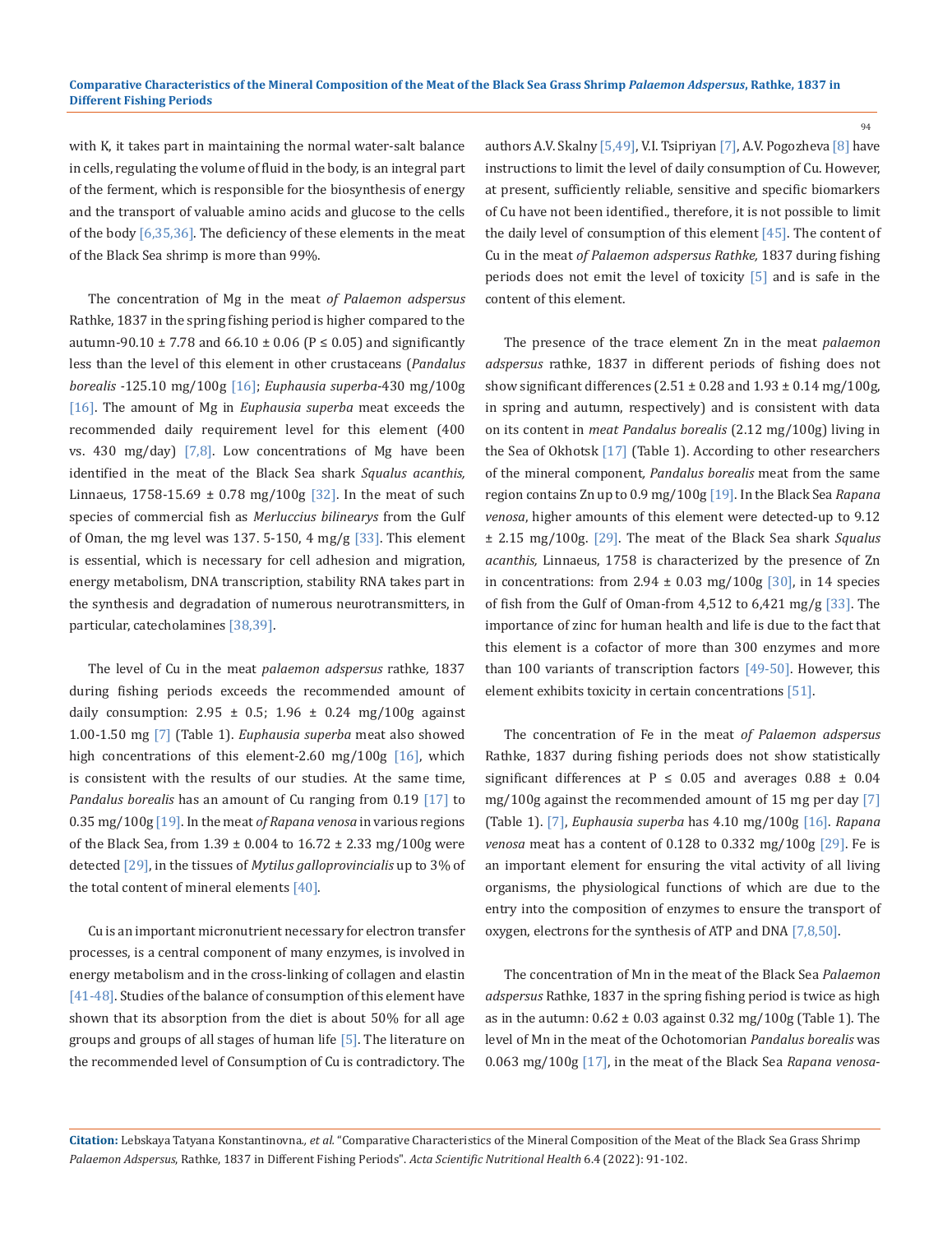from  $0.34 \pm 0.012$  to  $0.76 \pm 0.032$  mg/100g [29]. This element is involved in the normal development of bone tissue, helps to strengthen the immune system, the proper course of digestive processes, as well as fat and insulin metabolism and brain function [8]. The need for this element for different sources ranges from 2.00 [5] to 4.00 mg/100g [7].

The content of Cr in the meat *of Palaemon adspersus* Rathke*,*  1837 exceeds 14 and 12 times in the spring and autumn fishing periods, respectively, compared with the recommended values of the daily consumption of this element:  $0.07 \pm 0.003$ ;  $0.06 \pm 0.008$ against 0.005 mg/day (Table 1). High concentrations of Cr were observed in *Euphausia superba*-0.36 mg/100g [16], as well as in *Rapana venosa* meat-from 0.03 ± 0.002 to 0.42 ± 0.016 mg/100g [29], as well as in many species of commercial fish-at the level of 0.066-0.099 mg /g  $[31-33]$ . The daily requirement for this element is 0.005 mg/100g [7,8] with a level of toxicity of 5 mg [5]**.** Cr is considered an important essential trace element, because it contributes to the structural integrity of nucleic acid molecules; participates in the regulation of the heart muscle and the functioning of blood vessels; promotes the removal of toxins, salts of heavy metals, radionuclides from the body [53,54]. However, to date, the mechanisms of these Cr functions in metabolism have not been conclusively substantiated. The bioavailability of chromium from inorganic compounds in the gastrointestinal tract is low, only 0.5-1%, and increases to 20-25% with the intake of chromium in the form of complex compounds (picolinates, asparaginates) [52]. Taking into account these data, the identified content of Cr in the meat of the Black Sea *Palaemon adspersus* Rathke, 1837 does not pose a danger to human health.

The level of Ni in the meat of the Black Sea *Palaemon adspersus*  Rathke, 1837 in the spring fishing period is twice as much as in the autumn:  $0.04 \pm 0.001$  and  $0.02 \pm 0.002$  mg/100g, respectively, and exceeds the recommended values-0.01 mg [7], but not toxicity [5,55]. According to the literaturn data, Ni, coming from food, is absorbed mainly in the small intestine and its bioavailability is 1−10% [5,56].

It is known that one of the main functions of Ni is an indirect participation in the process of hematopoiesis through the mechanism of penetration of iron into the blood [57]. It has also been shown that Ni is a cofactor (activator) of bioligand, capable of binding iron and transferring it from the insoluble form of Fe<sup>3+</sup> to easily digestible  $Fe^{2+}$ , is also included in the composition of blood cells-erythrocytes, participates in the activation of certain enzymes and in redox processes organism [58,59]. Its role in ensuring the necessary conformation and shape of molecules in the structural organization and functioning of DNA, RNA, proteins is shown [56]. A toxic dose of nickel with a single dose is 50 mg, and with a daily dose-20 mg/day; data on the lethal dose are not available [60]. The negative effect of Ni can be manifested in a decrease in immunity, the manifestation of allergic [59], stress reactions and depression of the cardiovascular system [61]. In the human gastrointestinal tract, from 1 to 10% of the received Ni is absorbed. According to our data, when Ni enters the body with an average of 0.33 mg/100g of shrimp and the absorption of 10% in the human body, 0.03 mg will be absorbed (Table 1), which is significantly lower than the toxicity threshold for this element [5].

95

The content of Li in the meat of the spring shrimp catch exceeds its amount in the autumn by 3 times:  $0.12 \pm 0.05$  against  $0.04 \pm$ 0.003 mg/100g (Table 1). In other crustaceans, this element is present in higher concentrations-4.50 mg/100g [16] or is not detected [17-20]. In the meat of many species of commercial fish, this element has not been determined [28-32].

Li is important for the proper functioning of a number of enzymes, hormones, vitamins, growth factors, the immune system, and the nervous system [62]. This mineral also has a wide range of neuroprotective effects [63-65]. The recommended level of daily intake of Li has not yet been established, but there is data on the level of toxicity-146 mg per day [5].

The content of Co in *the meat of Palaemon adspersus* Rathke*,* 1837 does not show differences depending on the catch season and is  $\leq 0.01$  mg/100g (Table 1). In the meat of other crustaceans, for example, *Pandalus borealis*, this element was not detected [17], while in *Euphausia superba* its content is established at 0.90 mg/100g [16]. This element is a vital and indispensable component of many enzymes and coenzymes [66-68]. In the middle, the intake of Co ions into the human body with food is 0.012 mg/day and the expression of the physiological level of Co consumption can cause toxic effects: activation of inflammatory processes, mutagenesis, carcinogenesis, tissue necrosis [69].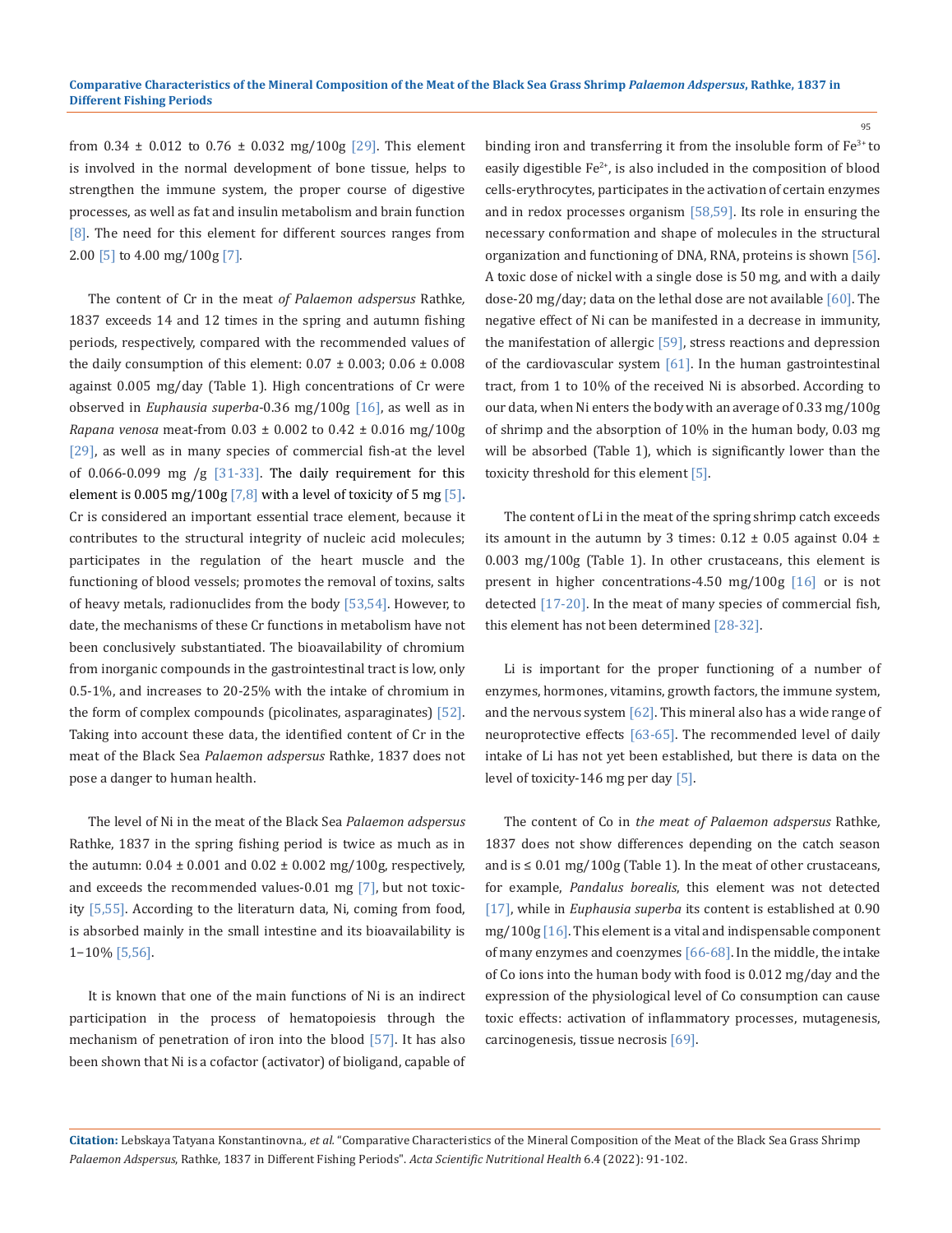## **Toxic and little-studied elements**

 One of the groups related to toxic elements are heavy metals: Pb, Cd, As and Hg, which in certain concentrations can have harmful effects on the human body, capable of accumulate in the tissues, causing a number of diseases  $[70,71]$ . These elements enter the ocean through the atmosphere and with the burial of multi-faceted waste in the oceans [72,73].

The assessment of the content of heavy metals in the meat of the Black Sea *Palaemon adspersus* Rathke, 1837 during fishing periods and their compliance with permissible levels [70] is presented in table 2.

Pb is found in the meat *of Palaemon adspersus* Rathke 1837 in amounts  $\leq 0.01$  mg/100g (Table 2). These data are consistent with

| Heavy metals, mg/kg   |                                                          |                    |                          |                          |                  |                                               |  |
|-----------------------|----------------------------------------------------------|--------------------|--------------------------|--------------------------|------------------|-----------------------------------------------|--|
| <b>Name</b><br>of the | <b>Palaemon adspersus Rathke</b><br>1837, fishing period |                    | <b>Pandalus borealis</b> | <b>Pandalus goniurus</b> | <b>Euphausia</b> | Acceptable<br>levels, not more<br>than $[70]$ |  |
| element               | spring                                                   | autumn             | $[17]$                   | [19]                     | superba [16]     |                                               |  |
| Ph                    | ${}_{0.01}$                                              | ${}< 0.01$         | 0,15                     | 0,01                     | 0,10             | 2,0                                           |  |
| C <sub>d</sub>        | $0.17 \pm 0.01$                                          | ${}< 0.01$         | 0,50                     | 0,02                     | 0,01             | 0,5                                           |  |
| As                    | $0.24 \pm 0.02$                                          | $0.24 \pm$<br>0,02 | 2,03                     | 2,57                     | 0,50             | 0,5                                           |  |
| Hg                    | ${}< 0.01$                                               | ${}< 0.01$         | 0,17                     | 0,11                     | 0,01             | 0,1                                           |  |

**Table 2:** Assessment of the compliance of the heavy metals Pb, Cd, As and Hg (mg/kg) in *Palaemon adspersus*  Rathke *1837* meat with their permissible levels [70].

the Pb content of *Pandalus goniurus* meat [19], while in the meat of other crustaceans (*Euphausia superba* and *Pandalus borealis* [16,17] this element is present 15 and 10 times, respectively. High concentrations of lead (from 0.03 to 0.10 mg/100g) are found in the meat of many commercial Black Sea Fish [30-32] and crustaceans [74]. However, the level of this element in the meat of hydrobionts is significantly lower than its permissible concentrations: 0.003- 0.005 mg/100g [70]. The toxic effect of Pb is manifested in a negative effect on human mental abilities  $[7,8]$ . It is excreted from the body by 90% [5].

The content of Cd in the meat *of Palaemon adspersus* Rathke 1837 in the spring fishing period is higher compared to the autumn period-0.017 ± 0.001 against < 0.001 mg/100g (the differences are significant at P ≤ 0.05). In *Pandalus borealis* meat, 0.0063 mg/100g were detected [17], in *Euphausia superba*-from 0.4 ± 0.04 to 1.3 ± 0.1 mg/100g  $[16]$ . Significant accumulations of this element in the human body lead to increased pressure, renal failure and chronic poisoning [5,75,76]. This element is found in the meat of many crustaceans [13-21] and fish [30-33], however, in most cases, as for the Black Sea *Palaemon adspersus* Rathke 1837 its level is lower than toxicity [5].

The concentration of As in the meat of the Black Sea *Palaemon adspersus* Rathke 1837 of the spring and autumn catch periods does not show any differences and is  $0.002 \pm 0.0001$ , which is more than two times less than the recommended daily intake level (0.005 mg/ day) [70]. As is found in the meat of all hydrobionts, but the level of its content differs in all species. In meat*, Euphausia superba*-0.06 [16], *Pandalus borealis*-0.002 and *Pandalus goniurus*-0.002 mg/100g, respectively  $[19]$ . As refers to toxic elements, the intake of which in high concentrations can lead to acute or chronic intoxication, and in some cases to the development of malignant neoplasms [4,5,65].

The level of Hg in the meat of the Black Sea *Palaemon adspersus*  Rathke 1837 does not show differences depending on the catch period and is  $\leq$  0.01 mg/kg, i.e., significantly lower than the permissible level [7,8,70]. In other crustaceans, this element was detected in higher concentrations: *Pandalus goniurus-*0.11; *Pandalus borealis*-0,17 mg/kg [19]. Low Hg content (0.012-  $0.049$  mg/g) is determined in the meat of many commercial fish species [31-33]. Hg is one of the elements constantly present in

**Citation:** Lebskaya Tatyana Konstantinovna*., et al.* "Comparative Characteristics of the Mineral Composition of the Meat of the Black Sea Grass Shrimp *Palaemon Adspersus*, Rathke, 1837 in Different Fishing Periods". *Acta Scientific Nutritional Health* 6.4 (2022): 91-102.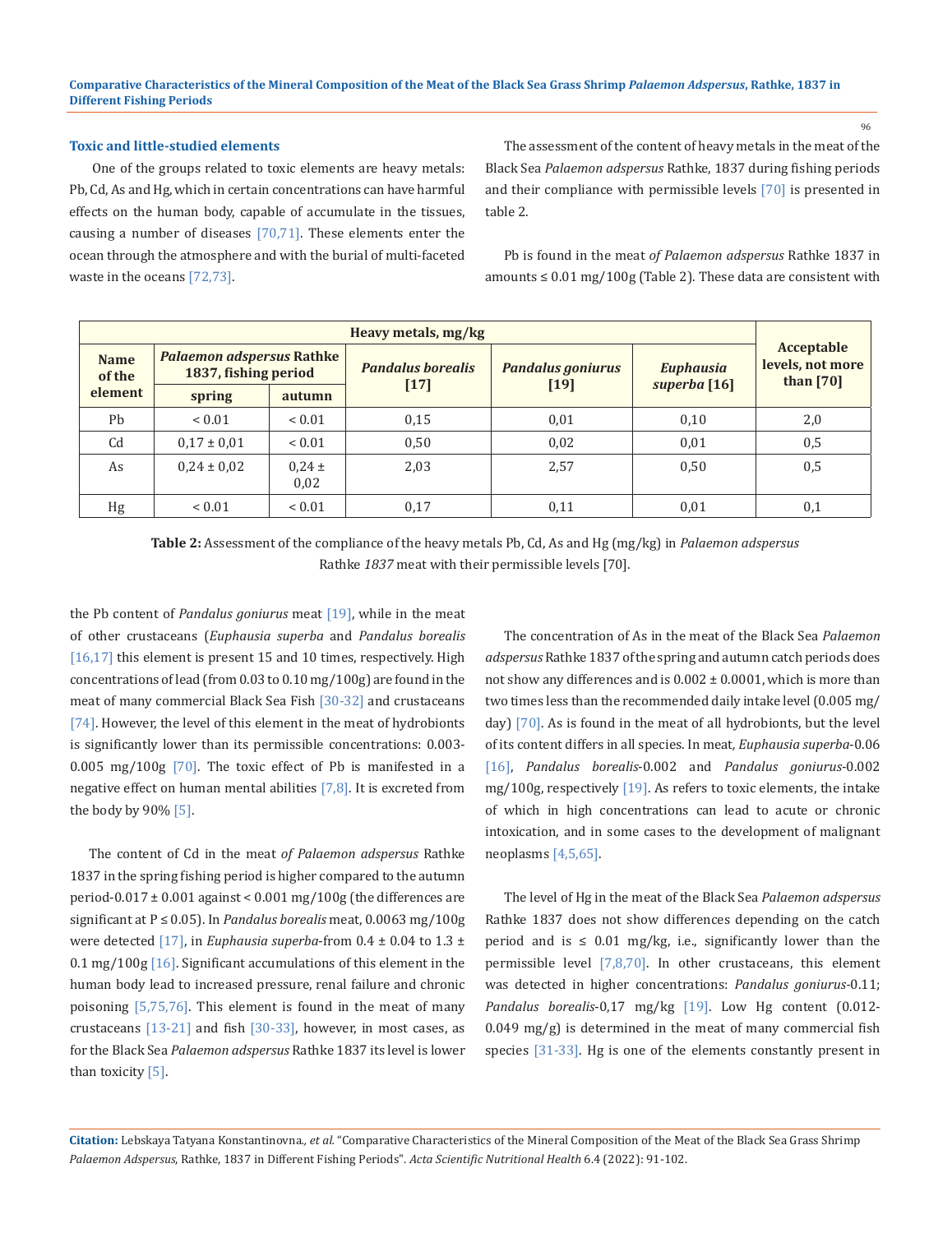the environment and living organisms  $[71-74]$ . It is a highly toxic cumulative poison that affects the hematopoietic, enzymatic, nervous systems and kidneys [75-76]. FAO and the World Health Organization have established a weekly safe intake of total Hg-5 μg per kilogram of human body weight [70], toxic effect occurs at 0.4 mg/day [5]. Thus, the level of Hg in the meat of the Black Sea *Palaemon adspersus* Rathke 1837 is not dangerous for human health.

#### **Toxic and malo-studied mineral elements**

Toxic and poorly studied mineral elements include Al, Ag, Ba, Bi and B [5], data on the content of which in the meat *palaemon adspersus* rathke 1837 during fishing periods are presented in table 3.

The level of Al reveals statistically significantly large values in the spring period of the Black Sea *Fishery Palaemon adspersus*  Rathke 1837 (0.41 ± 0.06 against 0.26 ± 0.03, mg/100g in autumn) (Table 3).

|                  | <b>Catch periods Palaemon adspersus Rathke 1837</b> |                  |                           |
|------------------|-----------------------------------------------------|------------------|---------------------------|
| <b>Item Name</b> | <b>Spring</b>                                       | <b>Autumn</b>    | Permissible level, mg [5] |
| To the           | $0.41 \pm 0.06$                                     | $0.26 \pm 0.03$  | $\overline{\phantom{0}}$  |
| At the           | $0.03 \pm 0.003$                                    | $0.02 \pm 0.001$ | 0.05                      |
| Three            | $0.63 \pm 0.01$                                     | $0.36 \pm 0.04$  | $\overline{\phantom{a}}$  |
| Would            | $\leq 0.001$                                        | $\leq 0.001$     | $\overline{a}$            |
| B                | $\leq 0.001$                                        | $\leq 0.001$     | ۰                         |

**Table 3:** The content of toxic and poorly studied mineral elements, mg/ 100g in the meat of the Black Sea *Palaemon adspersus* Rathke 1837 during fishing periods.

Al refers to toxic elements, the effect of which can be manifested in the hydronephrotic transformation of the kidneys, the expansion of the urinary ducts, difficulty urinating and/or the formation of cameos, as well as in the genotoxic effect on the chromosomes of bacterial cells, cells of warm-blooded animals and neurotoxic action [78-80].

Aluminum compounds have been shown to dissolve with the release of free  $AI_{2+}$  ions when released into the acidic environment of the stomach [81,82]. The absorption of various aluminum compounds in the intestine is at a level of 0.01 to 0.5% of the amount consumed [80]. The Joint FAO/WHO Expert Committee on Food Additives (JECFA) has established a new level of safe weekly consumption of aluminum PTWI, which is 0-2.0 mg/kg by weight Thus, the aluminum content in the meat of the Black Sea *Palaemon adspersus* Rathke 1837 from the standpoint of the established level of safety is within acceptable values.

The level of Ag in the meat *of Palaemon adspersus* Rathke 1837 is higher in the spring fishing period and is  $0.03 \pm 0.003$  mg/100g against  $0.02 \pm 0.001$  (Table 3). In other crustaceans  $[16-20]$ , mollusks [29] and fish [30,32] this element was not detected. Ag is important for the human body  $[7,8]$ , but at a dose of 10g, a lethal outcome is likely [5]. According to the content of this trace element, the meat of *Palaemon adspersus* Rathke 1837 is safe during fishing periods.

The concentration of Ba, as well as Ag and Al in the spring period of fishing is higher compared to the autumn:  $0.63 \pm 0.01$  against  $0.36 \pm 0.03$  (at P  $\leq 0.05$ ) (Table 3). In the meat of other crustaceans [16-20], Black Sea rapana [29] and fish [30-32] this trace element was not determined. The physiological and biochemical significance of barium for the body is not well understood [5]. Ba is a synergist of acetylcholine and in low concentrations exhibits the properties of the essential element of vertebrates, without the participation of which the correct functioning of nervous activity is impossible [83,84]. However, high concentrations of Ba are able to block potassium channels not only of neurons, but of all cellular life forms in general [84]. A day in the human body fasts 0.3-0.9 mg of Ba and in general contains 20-22 mg of this heavy metal, which enters with food and water [5]. The toxic dose for humans is 200 mg of Ba per day, the lethal dose varies between 0.8-3.7g. [6]. The content of Va in the meat of the Black Sea during fishing periods does not pose a danger to humans.

**Citation:** Lebskaya Tatyana Konstantinovna*., et al.* "Comparative Characteristics of the Mineral Composition of the Meat of the Black Sea Grass Shrimp *Palaemon Adspersus*, Rathke, 1837 in Different Fishing Periods". *Acta Scientific Nutritional Health* 6.4 (2022): 91-102.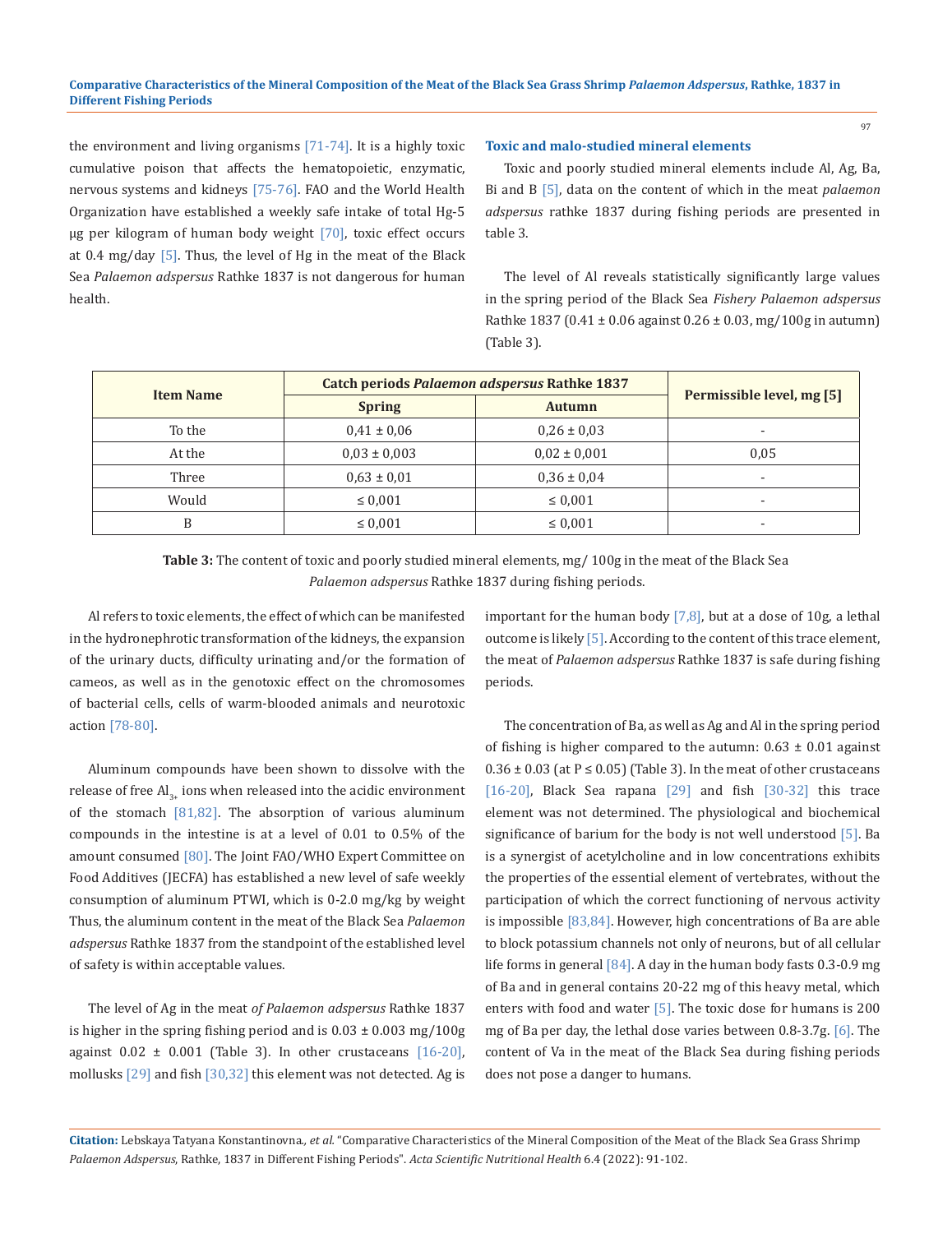The concentration of boron B in the meat of the Black Sea *Palaemon adspersus* Rathke 1837 does not depend on the catch season and is <  $0.001$ g/ $100$ g (Table 3). In crustaceans  $[15-19]$  and other hydrobionts, this element was not detected [28-32]. It affects the regulation of parathyroid hormone activity and indirectly takes part in the metabolism of calcium and magnesium (prevents their loss through the kidneys), fluoride, phosphorus and vitamin D [48]. As a result, it plays a regulatory role in the formation of bone tissue, prevents the development of osteoporosis, improves the absorption of calcium by bone tissue, is necessary for the normal formation of the skeleton in children, and in older age groups it prevents diseases of the spine and joints (osteochondrosis, arthrosis, arthritis)  $[52,53]$ . It is established that healthy adults can consume 1-13 mg of boron with food  $[5]$ .

Vi was detected in the meat of the Black Sea grass shrimp in the amount of  $\leq 0.001$  mg/100g during fishing periods (Table 3). The current level of knowledge does not allow us to speak definitively about any physiological role of bismuth in the human body [5,6]. It belongs to the category of heavy metals; it is a moderately toxic element.

Thus, studies of the mineral composition of the meat of the Black Sea *Palaemon adspersus* Rathke 1837 showed the presence of all essential, low-toxic, toxic and poorly studied mineral elements. In the spring period of the fishery, statistically significant higher concentrations of elements such as Ca, Mg, Cu, Zn, Mn, Ni were established., Li, Cd, Al, Ba (Table 1-3). This is probably due to the fact that the North-Western part of the Black Sea (NWFM), where fishing and shrimp sampling was carried out, is the most hydrologically dynamic area of the sea [85]. The Dniester, the Dnieper and the Southern Bug, the total flow of which is almost 80% of the total flow into the Black Sea and lead to high chemical pollution of water and bottom sediments in the area of the Odessa coast of the Black Sea in the spring period of the year [86]. It has also been shown that the effluents of these rivers, especially the Danube, are the most important sources of heavy metals. Nevertheless, the accumulation of toxic elements in the meat of the Black Sea *Palaemon adspersus* Rathke 1837 is at an acceptable level and meets the safety requirements [70].

## **Conclusion**

The mineral composition of the meat of the Black Sea grass shrimp in the spring and autumn periods of fishing in the Black Sea has been studied. The level of essential mineral elements (Ca, K, Na, Mg, Zn, Fe, Mn) is significantly lower than the physiological needs of humans. Statistically significant higher concentrations of Mg, Cu, Mn, Ni, Cd, Al, Ba, in the spring catch period compared to the autumn catch were revealed. However, the level of toxicity of such elements as As, Cd, Pb, Hg, in the meat of the Black Sea *Palaemon adspersus* Rathke 1837 in different fishing periods is significantly lower than the permissible values. Thus, in terms of safety, the meat of the Black Sea *Palaemon adspersus Rathke* 1837 meets the safety requirements and can be used for food purposes.

There are also poorly studied elementes, such as Ag, Ba, Bi, the physiological role of which is in the research stage.

The results of the research indicate the need to monitor the mineral component of shrimp meat in the fishing periods of the year, as well as to study the effect of heat treatment regimes on the mineral status of the meat of the Black Sea grass shrimp.

## **Bibliography**

- 1. [OSHA. Occupational safety and health standards. Limits for](https://www.osha.gov/ergonomics)  [air contaminants". Washington, DC: Occupational Safety and](https://www.osha.gov/ergonomics)  [Health Administration. 29 CFR 1910.1000, Table Z-1 \(2003\).](https://www.osha.gov/ergonomics)
- 2. Bost M., *et al*[. "Literature search and review related to specific](https://www.efsa.europa.eu/en/supporting/pub/en-302)  [preparatory work in the establishment of Dietary References](https://www.efsa.europa.eu/en/supporting/pub/en-302)  [Values for Copper \(Lot 3\)". Project developed on the procure](https://www.efsa.europa.eu/en/supporting/pub/en-302)[ment project CT/EFSA/NUTRI/2011/01. EFSA Supporting](https://www.efsa.europa.eu/en/supporting/pub/en-302)  [publication EN-302 \(2012\): 63.](https://www.efsa.europa.eu/en/supporting/pub/en-302)
- 3. [Dietary Reference Values for nutrients Summary report Eu](https://www.efsa.europa.eu/en/supporting/pub/e15121)[ropean Food Safety Authority \(EFSA\) Update: 4 September](https://www.efsa.europa.eu/en/supporting/pub/e15121)  [TECHNICAL REPORT Approved \(2019\).](https://www.efsa.europa.eu/en/supporting/pub/e15121)
- 4. Afshin A., *et al*[. "Health effects of dietary risks in 195 countries,](https://pubmed.ncbi.nlm.nih.gov/30954305/)  [1990-2017: a systematic analysis for the Global Burden of Dis](https://pubmed.ncbi.nlm.nih.gov/30954305/)ease study 2017". *Lancet* [\(2019\): 1958-1972.](https://pubmed.ncbi.nlm.nih.gov/30954305/)
- 5. Skalny AV. «Chemical elements in human physiology and ecology». M. Izd. Onyx 21st Century House: The World (2004): 216.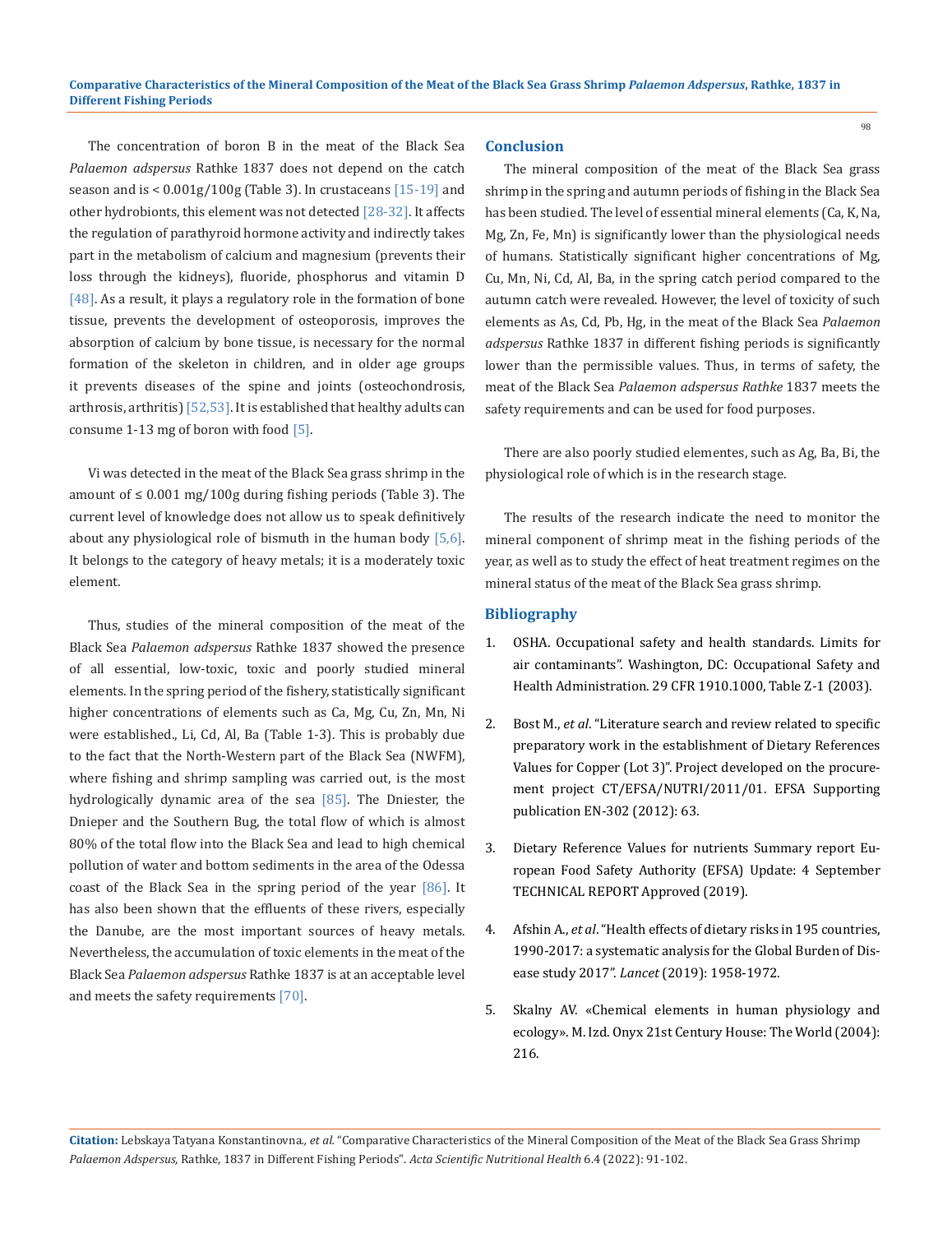- 6. Oberlis D., *et al*. "The biological role of macro- and microelements in humans and animals». S-Pb: Nauka (2008): 543.
- 7. Tsypriyan VI., *et al*. "Food hygiene with the basics of nutriciology». book 1.- All-Ukrainian specialty «Medicine», Kyiv (2007): 527 cc.
- 8. Pogozheva AV., *et al*. "Healthy nutrition. The role of dietary supplements». M. GEOTAR - Media (2020): 480.
- 9. Fleming L., *et al*[. The oceans and human health. In: Shugart HH,](https://global.oup.com/academic/product/oxford-research-encyclopedias-environmental-science-9780199389414?cc=in&lang=en&)  [editor. "Oxford Research Encyclopedia of Environmental Sci](https://global.oup.com/academic/product/oxford-research-encyclopedias-environmental-science-9780199389414?cc=in&lang=en&)[ence". Oxford: Oxford University Press \(2015\).](https://global.oup.com/academic/product/oxford-research-encyclopedias-environmental-science-9780199389414?cc=in&lang=en&)
- 10. Charrondiere UR., *et al*[. "FAO/INFOODS Food Composition](https://www.fao.org/documents/card/en/c/c180b4a6-5256-58ff-9f38-1d624ede8e27/)  [Database for Biodiversity".](https://www.fao.org/documents/card/en/c/c180b4a6-5256-58ff-9f38-1d624ede8e27/) *Food Chemistry* 140.3 (2013): 408- [412.](https://www.fao.org/documents/card/en/c/c180b4a6-5256-58ff-9f38-1d624ede8e27/)
- 11. Mayer AMS., *et al*[. "Marine Pharmacology in 2016-2017: Ma](https://pubmed.ncbi.nlm.nih.gov/33494402/)[rine Compounds with Antibacterial, Antidiabetic, Antifungal,](https://pubmed.ncbi.nlm.nih.gov/33494402/)  [Anti-Inflammatory, Antiprotozoal, Antituberculosis and Anti](https://pubmed.ncbi.nlm.nih.gov/33494402/)[viral Activities; Affecting the Immune and Nervous Systems,](https://pubmed.ncbi.nlm.nih.gov/33494402/)  [and Other Miscellaneous Mechanisms of Action".](https://pubmed.ncbi.nlm.nih.gov/33494402/) *Marine Drugs* [19.2 \(2021\): 49.](https://pubmed.ncbi.nlm.nih.gov/33494402/)
- 12. [World Health Organization. "Ambition and Action in Nutrition](https://www.who.int/publications/i/item/9789241512435)  [2016-2025". World Health Organization \(2017\).](https://www.who.int/publications/i/item/9789241512435)
- 13. Amiard JC., *et al*[. "Bio accessibility of Essential and Non-Essen](https://pubmed.ncbi.nlm.nih.gov/18329777/)[tial Metals in Commercial Shellfish from Western Europe and](https://pubmed.ncbi.nlm.nih.gov/18329777/)  Asia". *[Food Chemistry and Toxicology](https://pubmed.ncbi.nlm.nih.gov/18329777/)* 46 (2008): 2010-2022.
- 14. [Holthuis LB. "FAO species catalogue. Shrimps and prawns of](https://www.fao.org/publications/card/en/c/55189508-7f02-54fa-aeeb-b7c881c31963/)  [the world". FAO Fisheries Synopsis 125.1 \(1980\): 271.](https://www.fao.org/publications/card/en/c/55189508-7f02-54fa-aeeb-b7c881c31963/)
- 15. Méndez L., *et al*[. "Mineral Concentrations in Muscle and He](https://www.researchgate.net/publication/233335225_Mineral_Concentrations_in_Muscle_and_Hepatopancreas_of_Newly_Caught_Wild_and_Hatchery-Exhausted_Spawners_of_Pacific_White_Shrimp_Penaeus_vannamei)[patopancreas of Newly Caught Wild and Hatchery-Exhausted](https://www.researchgate.net/publication/233335225_Mineral_Concentrations_in_Muscle_and_Hepatopancreas_of_Newly_Caught_Wild_and_Hatchery-Exhausted_Spawners_of_Pacific_White_Shrimp_Penaeus_vannamei)  [Spawners of Pacific White Shrimp, Penaeus vannamei".](https://www.researchgate.net/publication/233335225_Mineral_Concentrations_in_Muscle_and_Hepatopancreas_of_Newly_Caught_Wild_and_Hatchery-Exhausted_Spawners_of_Pacific_White_Shrimp_Penaeus_vannamei) *Journal of Applied Aquaculture* [8.4 \(1999\): 17-26.](https://www.researchgate.net/publication/233335225_Mineral_Concentrations_in_Muscle_and_Hepatopancreas_of_Newly_Caught_Wild_and_Hatchery-Exhausted_Spawners_of_Pacific_White_Shrimp_Penaeus_vannamei)
- 16. Antarctic Krill: Handbook / Ed. by VM.Bykova. M. Izd-vo VNIRO (2001): 207.
- 17. Paulov YuV., *et al*. "Technochemical characteristics and technological features of promising species of Okhotsk Sea shrimp». *Izvestiya TINRO* 140 (2005): 291-301.
- 18. Zyuzgina AA., *et al*. "Comparative characteristics of the total chemical composition and activity of the proteases of the northern Pandalus borealis, the angle-tailed Pandalus goniurus and the Antarctic Euphausia superba shrimp*». Izvestiya TINRO* 147 (2006): 354-360.
- 19. Yarochkin AP., *et al*. "Biotechnology of processing small shrimps for use in food products». *Izvestiya TINRO, Technology of Processing Hydrobionts* 200.2 (2020): 460-485.
- 20. Handbook on the chemical composition and technological properties of algae, invertebrates and marine mammals/Ed. V. A. Bykova. M. VNIRO (1999): 262.
- 21. Marques А., *et al*[. "Chemical composition of Atlantic spider](https://www.sciencedirect.com/science/article/abs/pii/S0889157510000207)  [crab Maja brachydactyla: Human health implications".](https://www.sciencedirect.com/science/article/abs/pii/S0889157510000207) *Journal [of Food Composition and Analysis](https://www.sciencedirect.com/science/article/abs/pii/S0889157510000207)* 23.3 (2010): 230-237.
- 22. Boltachev AA., *et al*. "Black Sea herbal shrimp Palaemon adspersus (Decapoda, Palaemonidae). Biology, Fishery, Problems». *Journal of Voprosy Ribolovstvo* 18.3 (2017): 313- 327.
- 23. Makarov YuN. "Fauna of Ukraine. Ten-legged crustaceans". Kyiv: Nauk. Dumka (2004): 430.
- 24. Lisitskaya LA. «Morphometric characteristics of shrimp Palaemon adspersus and Palaemon elegans (Palaemonidae) from the Black Sea waters of the south-western Crimea (M. Kaya-Bash and Balaklava Bay)». *Uch. Zap. TNU. Ser. Biology, Chemistry* 25.64 (2012): 109-114.
- 25. Wiktor K. "The food composition of Palaemon adspersus (Rathke) from Puck Bay Zesz. Nauk. BINOZ UG". 6 (1979): 145- 154.
- 26. Lapinska E., *et al*[. "Seasonal variations in the occurence of](https://www.researchgate.net/publication/273447822_Seasonal_variations_in_the_occurence_of_the_prawns_Crangon_crangon_L_1758_Palaemon_adspersus_Rathke_1837_and_Palaemon_elegans_Rathke_1837_in_the_littoral_zone_of_the_Gulf_of_Gdansk)  [the prawns Crangon crangon \(L., 1758\), Palaemon adspersus](https://www.researchgate.net/publication/273447822_Seasonal_variations_in_the_occurence_of_the_prawns_Crangon_crangon_L_1758_Palaemon_adspersus_Rathke_1837_and_Palaemon_elegans_Rathke_1837_in_the_littoral_zone_of_the_Gulf_of_Gdansk)  [\(Rathke, 1837\) and Palaemon elegans \(Rathke, 1837\) in the](https://www.researchgate.net/publication/273447822_Seasonal_variations_in_the_occurence_of_the_prawns_Crangon_crangon_L_1758_Palaemon_adspersus_Rathke_1837_and_Palaemon_elegans_Rathke_1837_in_the_littoral_zone_of_the_Gulf_of_Gdansk)  [littoral zone of the Gulf of Gdańsk".](https://www.researchgate.net/publication/273447822_Seasonal_variations_in_the_occurence_of_the_prawns_Crangon_crangon_L_1758_Palaemon_adspersus_Rathke_1837_and_Palaemon_elegans_Rathke_1837_in_the_littoral_zone_of_the_Gulf_of_Gdansk) *Oceanological and Hydro[biological Studies](https://www.researchgate.net/publication/273447822_Seasonal_variations_in_the_occurence_of_the_prawns_Crangon_crangon_L_1758_Palaemon_adspersus_Rathke_1837_and_Palaemon_elegans_Rathke_1837_in_the_littoral_zone_of_the_Gulf_of_Gdansk)* 34.2 (2005): 95-110.
- 27. Bal-Prilipko LV., *et al*. "Nutritional and biological value of the Black Sea herbal shrimp Palaemon adspersus». *G. Food Industry of the Agro-Industrial Complex* 5 (2018): 28-31.

 $\alpha$ 

**Citation:** Lebskaya Tatyana Konstantinovna*., et al.* "Comparative Characteristics of the Mineral Composition of the Meat of the Black Sea Grass Shrimp *Palaemon Adspersus*, Rathke, 1837 in Different Fishing Periods". *Acta Scientific Nutritional Health* 6.4 (2022): 91-102.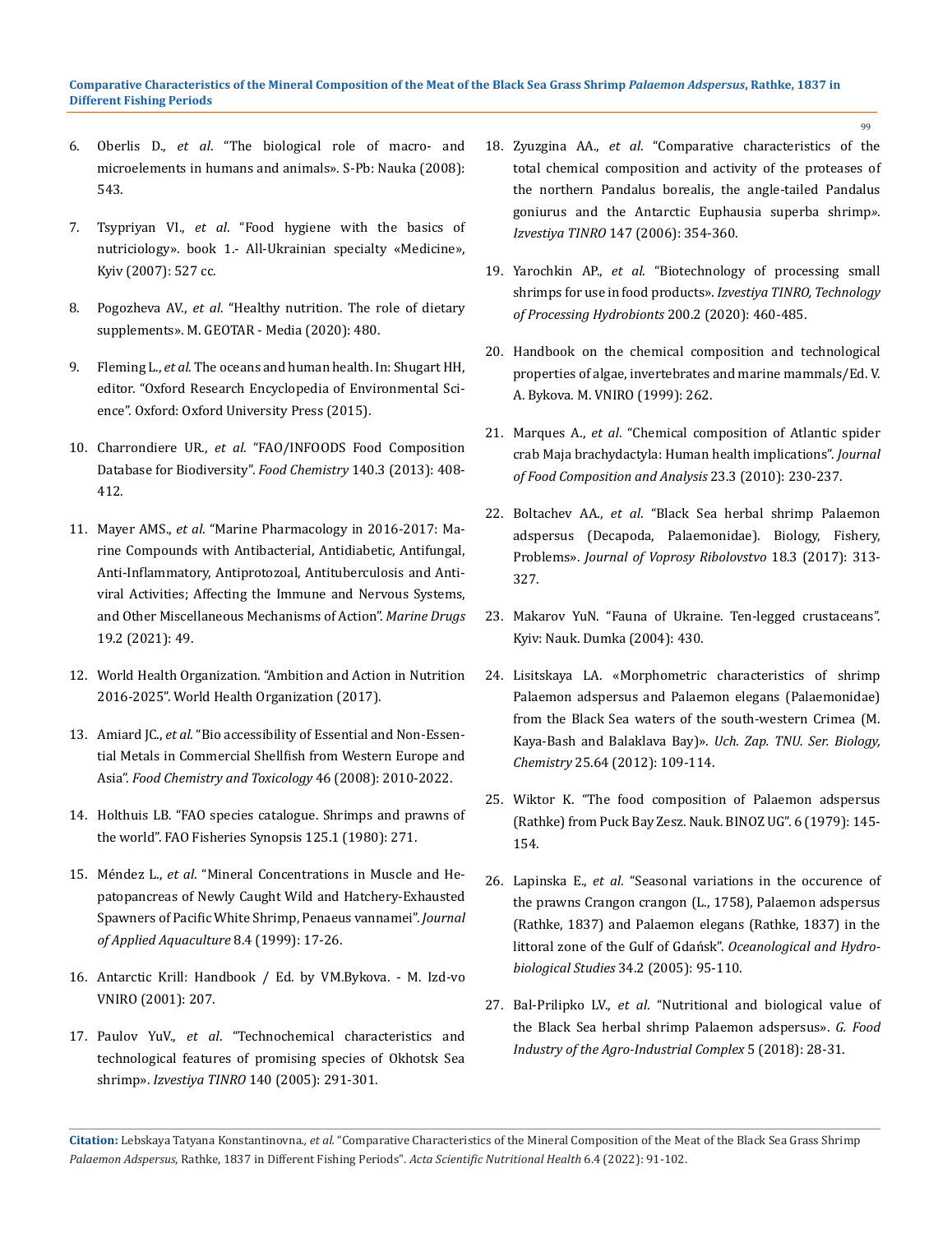- 28. Lebskaya TK., *et al*[. "Lipid profile of the Black Sea herbal](https://pubmed.ncbi.nlm.nih.gov/32083830/)  [shrimp Palaemon adspersus Rathke, 1837". G. Nutrition Is](https://pubmed.ncbi.nlm.nih.gov/32083830/)sues. *Vopr Pitan* [89.1 \(2020\): 96-100.](https://pubmed.ncbi.nlm.nih.gov/32083830/)
- 29. Apache MV., *et al*. "Safety of black sea mollusks in terms of the content of heavy metals". *Commodity Newsletter* 9 (2016): 92- 100.
- 30. Omelchenko SO., *et al*. "The content of heavy metals in the tissues of some Chernomo fish and their effect on the level of oxidative modification of proteins». Scientific notes of the Tauride National University named after V.I. Vernadsky". *Series «Biology, Chemistry".* 20.59 (2007): 59-64.
- 31. Boldyrev DA., *et al*. "Content and distribution of chemical elements in the tissues of the Black Sea merlangus Merlangius Merlangus Euxinus». *Ribne hospodarstvo Ukrainy* 6 (2011): 44-48.
- 32. Sydorenko O., *et al*. "Characteristics of the safety of meat of the Black Sea shark katran in the content of heavy metals». Internar. Science pact. yourn. *«Goods and Markets*". 2.20 (2015): 124-132.
- 33. Al-Amri I., *et al*[. "Determination and comparison of non-es](https://actascientific.com/ASNH/pdf/ASNH-05-0804.pdf)[sential and essential elemenes in defferents species of fish](https://actascientific.com/ASNH/pdf/ASNH-05-0804.pdf)  [available in Oman markets by using inductively coypled plas](https://actascientific.com/ASNH/pdf/ASNH-05-0804.pdf)[ma-optical emission spectrometry".](https://actascientific.com/ASNH/pdf/ASNH-05-0804.pdf) *Acta Scientific Nutrional Health* [5.1 \(2021\): 60-73.](https://actascientific.com/ASNH/pdf/ASNH-05-0804.pdf)
- 34. Galchenko AV., *et al*. "Calcium status among vegetarians and vegans". Russian scientific-practical conference with international participation". *Fundamentals of Technological Development of Agriculture. Orenburg* (2019): 209-212.
- 35. Areco V., *et al*[. "Dietary and pharmacological compounds al](https://pubmed.ncbi.nlm.nih.gov/26466525/)[tering intestinal calcium absorption in humans and animals".](https://pubmed.ncbi.nlm.nih.gov/26466525/)  *[Nutrition Research Reviews](https://pubmed.ncbi.nlm.nih.gov/26466525/)* 28.2 (2015): 83-99.
- 36. Martinchik AN., *et al*. "Calcium in the diet of preschool and school-age children: the main food sources and factors affecting consumption». *Question Food* 87.2 (2018): 24-33.

37. Oria M., *et al*[. "Dietary Reference Intakes for Sodium and Po](https://pubmed.ncbi.nlm.nih.gov/30844154/)[tassium" Appendix J, Dietary Reference Intakes Summary Ta](https://pubmed.ncbi.nlm.nih.gov/30844154/)[bles. National Academies of Sciences, Engineering, and Medi](https://pubmed.ncbi.nlm.nih.gov/30844154/)[cine; Health and Medicine Division; Food and Nutrition Board;](https://pubmed.ncbi.nlm.nih.gov/30844154/)  [Committee to Review the Dietary Reference Intakes for So](https://pubmed.ncbi.nlm.nih.gov/30844154/)[dium and Potassium". Washington \(DC\): National Academies](https://pubmed.ncbi.nlm.nih.gov/30844154/)  [Press \(US\) \(2019\).](https://pubmed.ncbi.nlm.nih.gov/30844154/)

100

- 38. Bobrova EV. «Magnesium metabolism and antihypertensive efficacy of beta-blockers». *Ukrainian Journal of Cardiology* 1 (2003): 75-79.
- 39. Revko OP., *et al*. "Physiological role and importance of magnesium in the therapy of internal diseases». *Bulletin of the Club of Pancreatologists* 2 (2010): 60-64.
- 40. Pospelova VN., *et al*[. "Copper content in organs and tissues of](https://www.sciencegate.app/document/10.21072/mbj.2018.03.4.07)  [Mytilus galloprovincialis Lamarck, 1819 and the flow of its](https://www.sciencegate.app/document/10.21072/mbj.2018.03.4.07)  [sedimentation into bottom sediments in the farms of the Black](https://www.sciencegate.app/document/10.21072/mbj.2018.03.4.07)  Sea aquaculture". *[Marine Biological Journal](https://www.sciencegate.app/document/10.21072/mbj.2018.03.4.07)* 3.4 (2015): 64-75.
- 41. Araya M., *et al*[. "CCS mRNA transcripts and serum CCS protein](https://pubmed.ncbi.nlm.nih.gov/24855044/)  [as copper marker in adults suffering inflammatory processes".](https://pubmed.ncbi.nlm.nih.gov/24855044/)  *Biometals* [27 \(2014\): 645-652.](https://pubmed.ncbi.nlm.nih.gov/24855044/)
- 42. [EFSA NDA Panel \(EFSA Panel on Dietetic Products, Nutrition](https://efsa.onlinelibrary.wiley.com/doi/pdf/10.2903/j.efsa.2015.4253)  [and Allergies\), 2015h. Scientific Opinion on Dietary Reference](https://efsa.onlinelibrary.wiley.com/doi/pdf/10.2903/j.efsa.2015.4253)  Values for copper". *EFSA Journal* [13.10 \(2015\): 4253-4351.](https://efsa.onlinelibrary.wiley.com/doi/pdf/10.2903/j.efsa.2015.4253)
- 43. Keskin Y., *et al*[. "Cadmium, lead, mercury and copper in fish](https://www.researchgate.net/publication/6376157_Cadmium_Lead_Mercury_and_Copper_in_Fish_from_the_Marmara_Sea_Turkey)  from the Marmara Sea, Turkey". *[Bulletin of Environmental con](https://www.researchgate.net/publication/6376157_Cadmium_Lead_Mercury_and_Copper_in_Fish_from_the_Marmara_Sea_Turkey)[tamination and Toxicology](https://www.researchgate.net/publication/6376157_Cadmium_Lead_Mercury_and_Copper_in_Fish_from_the_Marmara_Sea_Turkey)* 78 (2007): 258-261.
- 44. de Romana DL., *et al*[. "Risks and benefits of copper in light](https://pubmed.ncbi.nlm.nih.gov/21342755/)  [of new insights of copper homeostasis".](https://pubmed.ncbi.nlm.nih.gov/21342755/) *Journal of Trace Ele[ments in Medicine and Biology](https://pubmed.ncbi.nlm.nih.gov/21342755/)* 25 (2011): 3-13.
- 45. Riley MR., *et al*[. "Effects of metals Cu, Fe, Ni, V, and Zn on rat](https://pubmed.ncbi.nlm.nih.gov/12927373/)  lung epithelial cells". *Toxicology* [190.3 \(2003\): 171-184.](https://pubmed.ncbi.nlm.nih.gov/12927373/)
- 46. Hänsch R., *et al*[. "Physiological functions of mineral micronu](https://pubmed.ncbi.nlm.nih.gov/19524482/)[trients \(Cu, Zn, Mn, Fe, Ni, Mo, B, Cl\)".](https://pubmed.ncbi.nlm.nih.gov/19524482/) *Current Opinion in Plant Biology* [12.3 \(2009\): 259-266.](https://pubmed.ncbi.nlm.nih.gov/19524482/)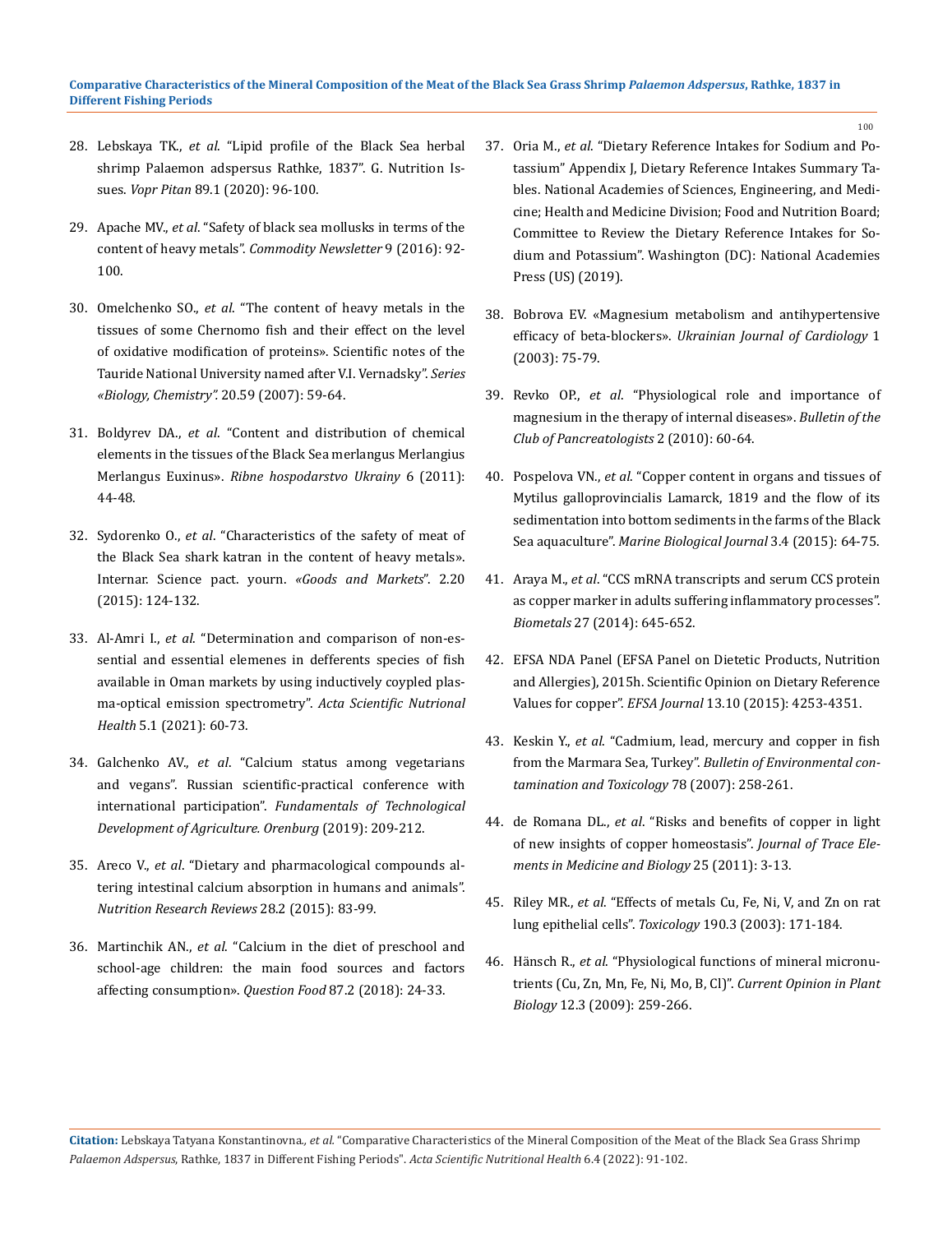- 47. Skalny AQ and IA Rudakov. «Bioelements in Medicine». M.: Mir (2004): 272.
- 48. Riley MR., *et al*[. "Effects of metals Cu, Fe, Ni, V, and Zn on rat](https://pubmed.ncbi.nlm.nih.gov/12927373/)  lung epithelial cells". *Toxicology* [190.3 \(2003\): 171-184.](https://pubmed.ncbi.nlm.nih.gov/12927373/)
- 49. Mazur AA., *et al*. "Evaluation of the toxic effects of zinc ions and zinc oxide nanoparticles on the early development of the sea urchin Scaphechinus mirabilis (Agassiz, 1864) (Echinodermata: Echinoidea)". *Sea Biology* 46.1 (2020): 53-59.
- 50. Babenko GA. «Human trace elements: pathogenesis, prevention, treatment». *Trace Elements in Medicine* 2.1 (2001): 2-5.
- 51. Reutina SV. «The role of chromium in the body". Bulletin of the Peoples' Friendship University of Russia". *Series: Ecology and Life Safety* 4 (2009): 50-55.
- 52. Panchenko LF. «Clinical biochemistry of microelements». M.: GOU VUNMC MZ RF (2004).
- 53. [Ragsdale SW. "Nickel-based enzyme systems".](https://pubmed.ncbi.nlm.nih.gov/19363030/) *Journal of Biological Chemistry* [284 \(2009\): 18571-18575.](https://pubmed.ncbi.nlm.nih.gov/19363030/)
- 54. Galchenko AV and AA. Sherstneva. «Conditionally essential ultramicroelements in the diet of vegetarians and vegans: nickel, lithium, vanadium, germanium». *A. Trace Elements in Medicine* 22.2 (2021): 3-16.
- 55. Agency for Toxic Substances and Disease Registry (ATSDR). Toxicological profile for Nickel. Atlanta, GA: U.S. Department of Health and Human Services, Public Health Service (2005).
- 56. [Pandey R and SP Srivastava. "Spermatotoxic effects of nickel in](https://pubmed.ncbi.nlm.nih.gov/10656880/)  mice". *[Bulletin of Environmental Contamination and Toxicology](https://pubmed.ncbi.nlm.nih.gov/10656880/)*  [64.2 \(2000\): 161-167.](https://pubmed.ncbi.nlm.nih.gov/10656880/)
- 57. ["Agency for Toxic Substances and Disease Registry \(ATSDR\)".](https://www.atsdr.cdc.gov/)  [Toxicological profile for Nickel. Atlanta, GA: U.S. Department](https://www.atsdr.cdc.gov/)  [of Health and Human Services, Public Health Service \(2005\):](https://www.atsdr.cdc.gov/)  [397.](https://www.atsdr.cdc.gov/)
- 58. [Andrew A and A Barchowsky. "Nickel-induced plasminogen](https://www.sciencedirect.com/science/article/abs/pii/S0041008X00990094)  [activator inhibitor-1 expression inhibits the fibrinolytic activ](https://www.sciencedirect.com/science/article/abs/pii/S0041008X00990094)[ity of human airway epithelial cells".](https://www.sciencedirect.com/science/article/abs/pii/S0041008X00990094) *Toxicology and Applied Pharmacology* [168.1 \(2000\): 50-57.](https://www.sciencedirect.com/science/article/abs/pii/S0041008X00990094)

59. Cavallo D., *et al*[. "Evaluation of oxidative damage and inhibi](https://pubmed.ncbi.nlm.nih.gov/14599451/)[tion of DNA repair in an in vitro study of nickel exposure".](https://pubmed.ncbi.nlm.nih.gov/14599451/) *Toxicology in Vitro* [17.5-6 \(2003\): 603-307.](https://pubmed.ncbi.nlm.nih.gov/14599451/)

101

- 60. Dasika UK., *et al*[. "Nickel allergy to the percutaneous patent](https://pubmed.ncbi.nlm.nih.gov/14688749/)  [foramen ovale occuder and subsequent systemic nickel aller](https://pubmed.ncbi.nlm.nih.gov/14688749/)gy". *[The Journal of Thoracic and Cardiovascular Surgery](https://pubmed.ncbi.nlm.nih.gov/14688749/)* 126.6 [\(2003\): 2112.](https://pubmed.ncbi.nlm.nih.gov/14688749/)
- 61. Chen CY., *et al*[. "Nickel-induced oxidative stress and effect of](https://pubmed.ncbi.nlm.nih.gov/12632251/)  [antioxidants in human lymphocytes".](https://pubmed.ncbi.nlm.nih.gov/12632251/) *Archives of Toxicology*  [77.3 \(2003\): 123-130.](https://pubmed.ncbi.nlm.nih.gov/12632251/)
- 62. Demling JH., *et al*[. "On the physiological function of lithium](https://pubmed.ncbi.nlm.nih.gov/11601880/)  [from a psychiatric view point".](https://pubmed.ncbi.nlm.nih.gov/11601880/) *Medical Hypotheses* 57.4 [\(2001\): 506-509.](https://pubmed.ncbi.nlm.nih.gov/11601880/)
- 63. Rohayem J., *et al*[. "Predictors of prophylactic response to lithi](https://pubmed.ncbi.nlm.nih.gov/18922242/)um". *Encephale* [34.4 \(2008\): 394-399.](https://pubmed.ncbi.nlm.nih.gov/18922242/)
- 64. Kjølholt J., *et al*. "The elements in the second Rank-Lithium". Copenhagen, Denmark: Miljoministeriet (2003): 108.
- 65. Leyssens L., *et al*[. "Cobalt toxicity in humans a review of the](https://pubmed.ncbi.nlm.nih.gov/28572025/)  [potential sources and systemic health effects".](https://pubmed.ncbi.nlm.nih.gov/28572025/) *Toxicology* 387 [\(2017\): 43-56.](https://pubmed.ncbi.nlm.nih.gov/28572025/)
- 66. M Yilmaz., *et al*[. "Toxic effects of cobalt parahydroxybenzo](https://www.researchgate.net/publication/228503554_Toxic_effects_of_cobalt_parahydroxy-benzoate_on_tissue_histopathology_and_serum_proteins_in_Capoeta_capoeta_capoeta)[ate on tissue histopathology and serum proteins in Capoeta](https://www.researchgate.net/publication/228503554_Toxic_effects_of_cobalt_parahydroxy-benzoate_on_tissue_histopathology_and_serum_proteins_in_Capoeta_capoeta_capoeta)  capoeta capoeta". *[Fresenius Environmental Bulletin](https://www.researchgate.net/publication/228503554_Toxic_effects_of_cobalt_parahydroxy-benzoate_on_tissue_histopathology_and_serum_proteins_in_Capoeta_capoeta_capoeta)* 17.9 [\(2008\): 1322-1327.](https://www.researchgate.net/publication/228503554_Toxic_effects_of_cobalt_parahydroxy-benzoate_on_tissue_histopathology_and_serum_proteins_in_Capoeta_capoeta_capoeta)
- 67. Kumanto M., *et al*[. "Cobalt \(II\) Chloride Modifies the Pheno](https://pubmed.ncbi.nlm.nih.gov/28244246/)type of Macrophage Activation". *[Basic and Clinical Pharmacol](https://pubmed.ncbi.nlm.nih.gov/28244246/)[ogy and Toxicology](https://pubmed.ncbi.nlm.nih.gov/28244246/)* 121 (2017): 98-105.
- 68. Dolomatov SI., *et al*[. "Modern aspects of regulatory, patho](https://www.researchgate.net/publication/336721118_Modern_aspects_of_regulatory_pathophysiological_and_toxic_effects_of_cobalt_ions_during_oral_intake_in_the_human_body)[physiological and toxic effects caused by cobalt ions during](https://www.researchgate.net/publication/336721118_Modern_aspects_of_regulatory_pathophysiological_and_toxic_effects_of_cobalt_ions_during_oral_intake_in_the_human_body)  [oral intake into the human body".](https://www.researchgate.net/publication/336721118_Modern_aspects_of_regulatory_pathophysiological_and_toxic_effects_of_cobalt_ions_during_oral_intake_in_the_human_body) *Analysis of Health Risk* 3 [\(2019\): 161-174.](https://www.researchgate.net/publication/336721118_Modern_aspects_of_regulatory_pathophysiological_and_toxic_effects_of_cobalt_ions_during_oral_intake_in_the_human_body)
- 69. [CODEX GENERAL STANDARD FOR CONTAMINANTS AND](https://www.fao.org/fileadmin/user_upload/livestockgov/documents/1_CXS_193e.pdf)  [TOXINS IN FOOD AND FEED \(CODEX STAN 193-1995\).](https://www.fao.org/fileadmin/user_upload/livestockgov/documents/1_CXS_193e.pdf)